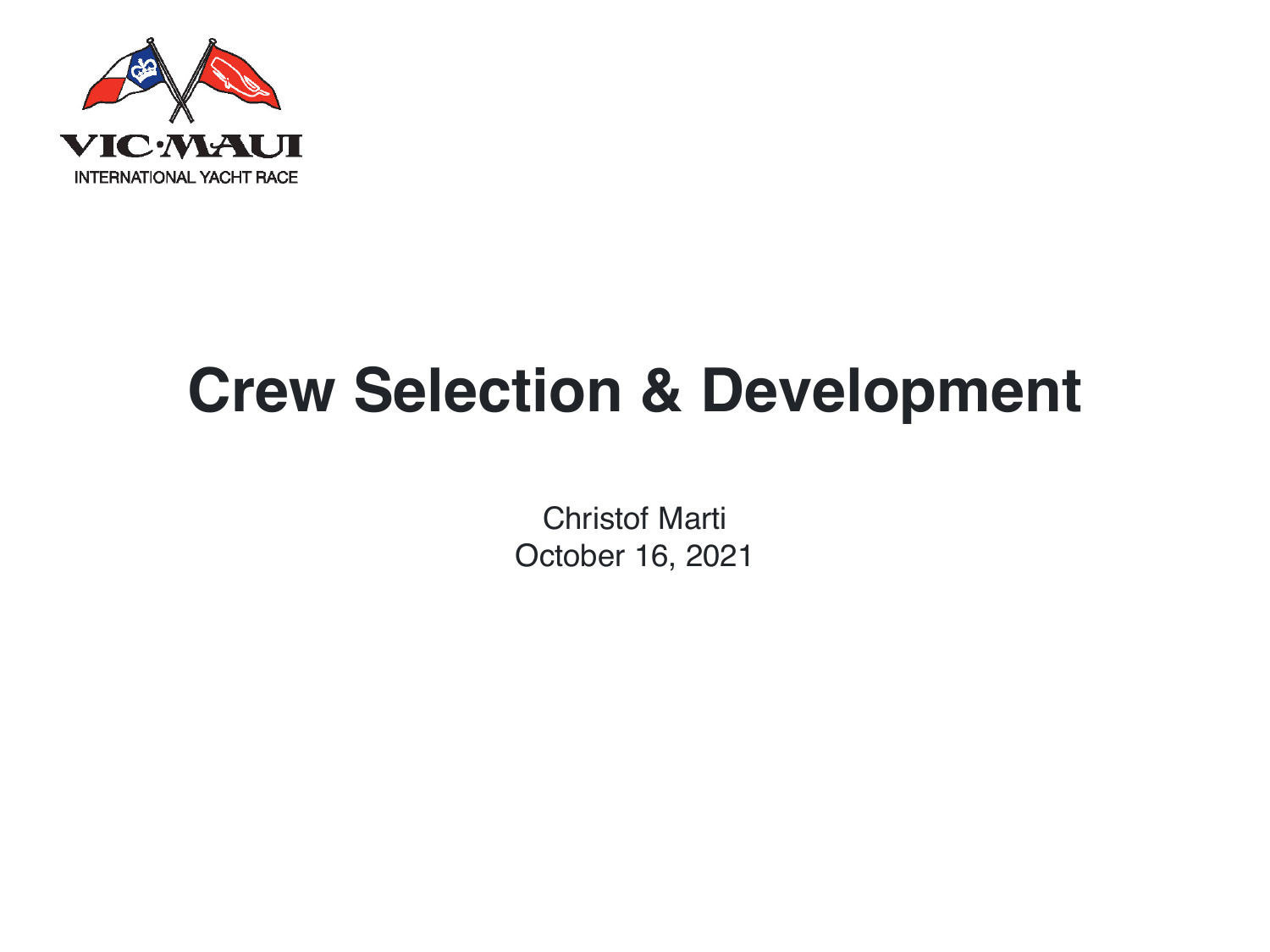**Choosing your crew…What I do.**

- **Core crew**
- **Mission statement**
- **Interview**
- **Assessment**
- **Crew development**
- **The 4 keys to a successful trip.**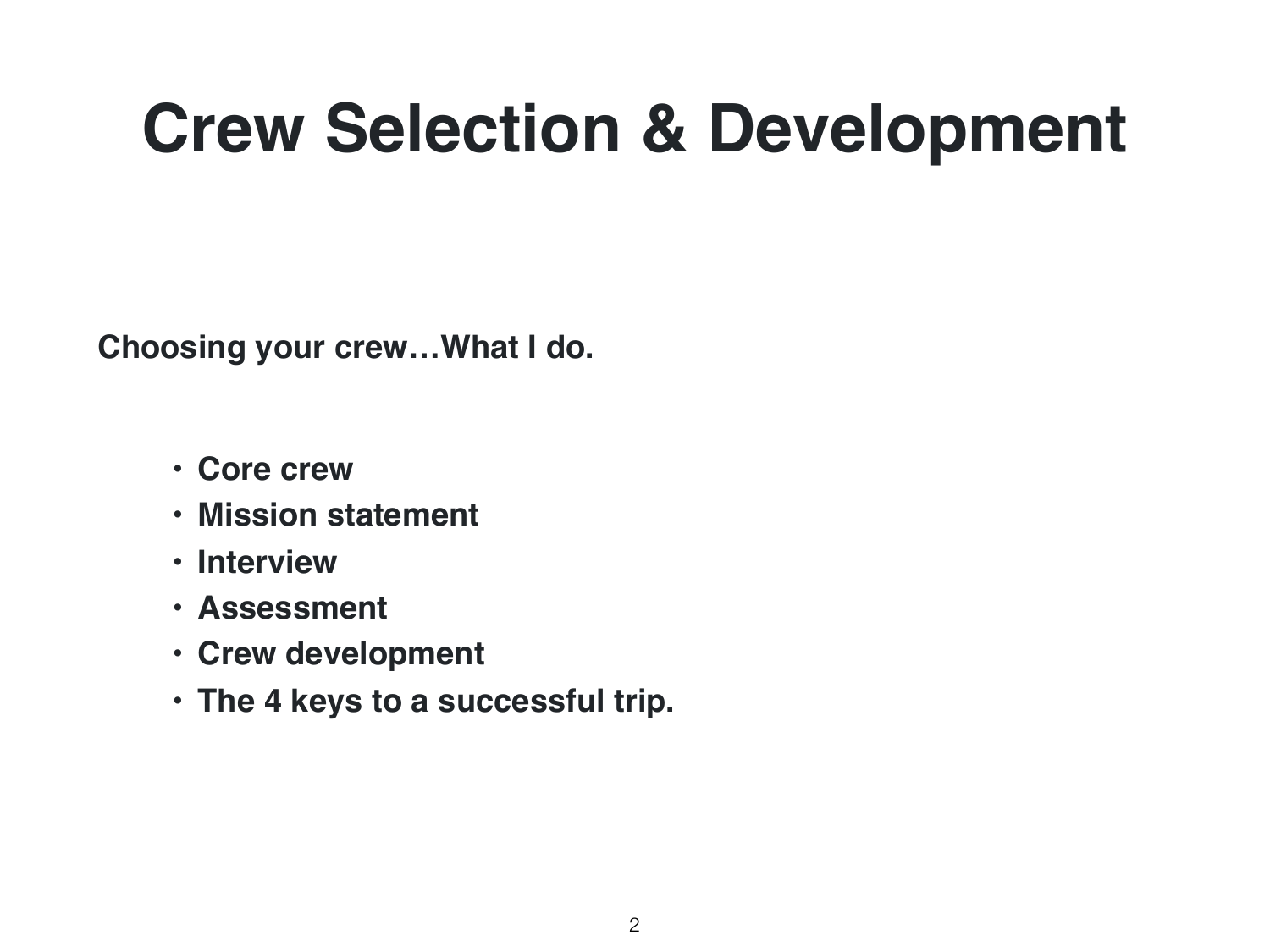### What do you think makes for

good crew?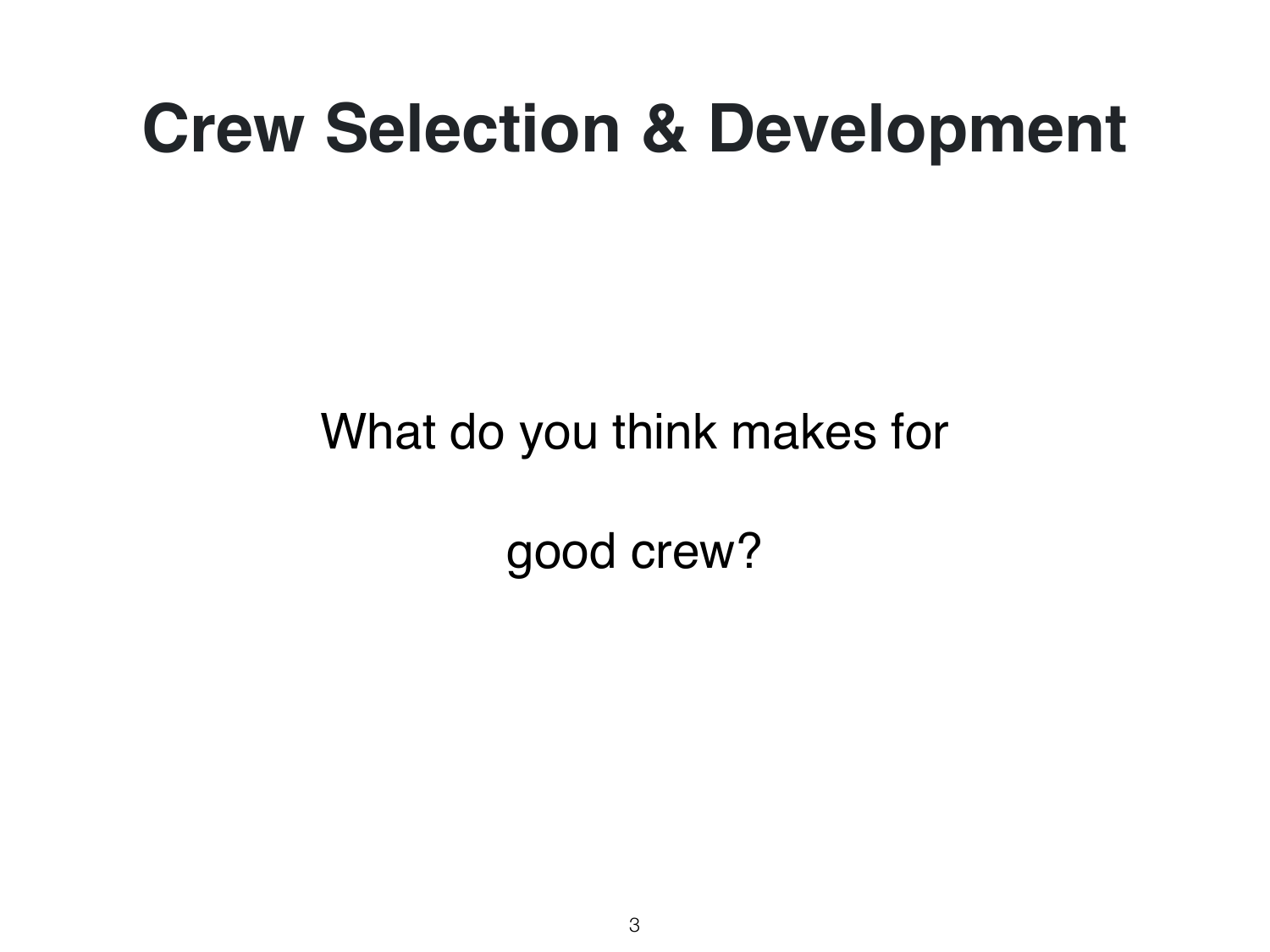### **Personality**

Reliable

**Enthusiastic** 

Sail together

Work together

Have a back up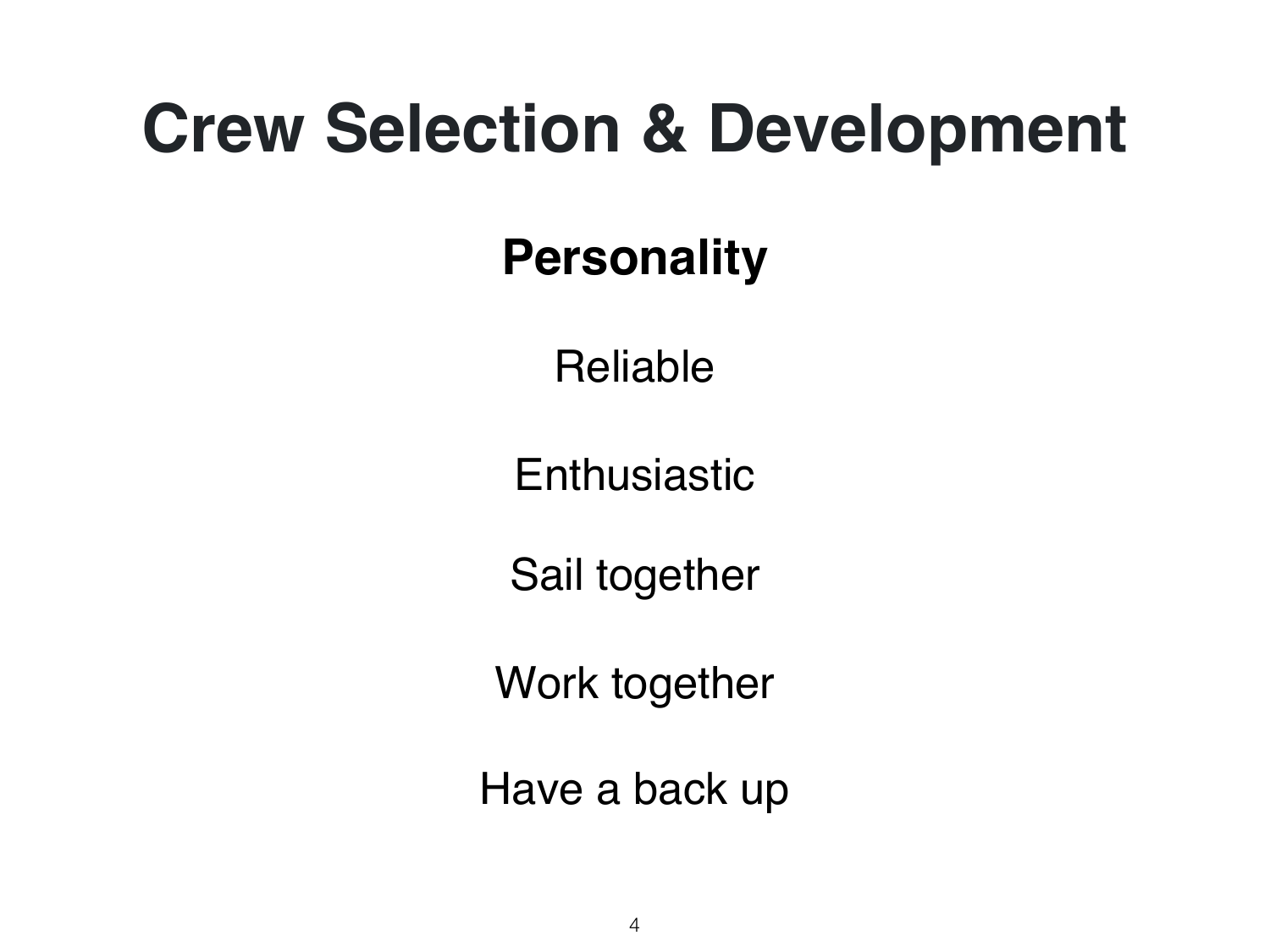#### **Start with a core crew**

- One or two crew
- Prepare Mission statement

#### **Mission statement**

- Goals
- Budget
- High level schedule

#### **Ashore Crew**

- Administration
- Logistics
- Performance Coach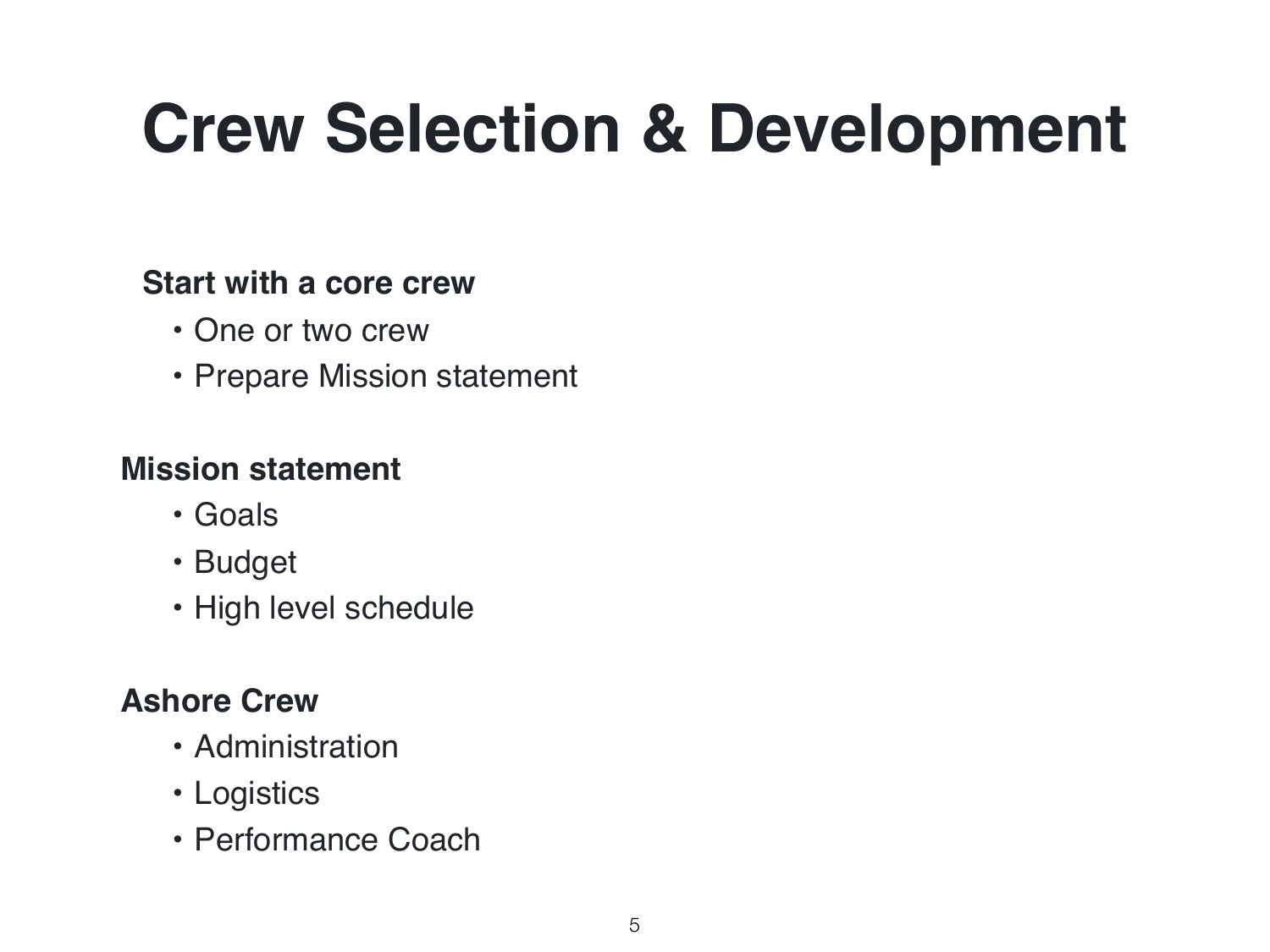#### **Interview**

- Mission statement,
- Detail the budget,
- Honest discussion about their commitment,
- Ask for references,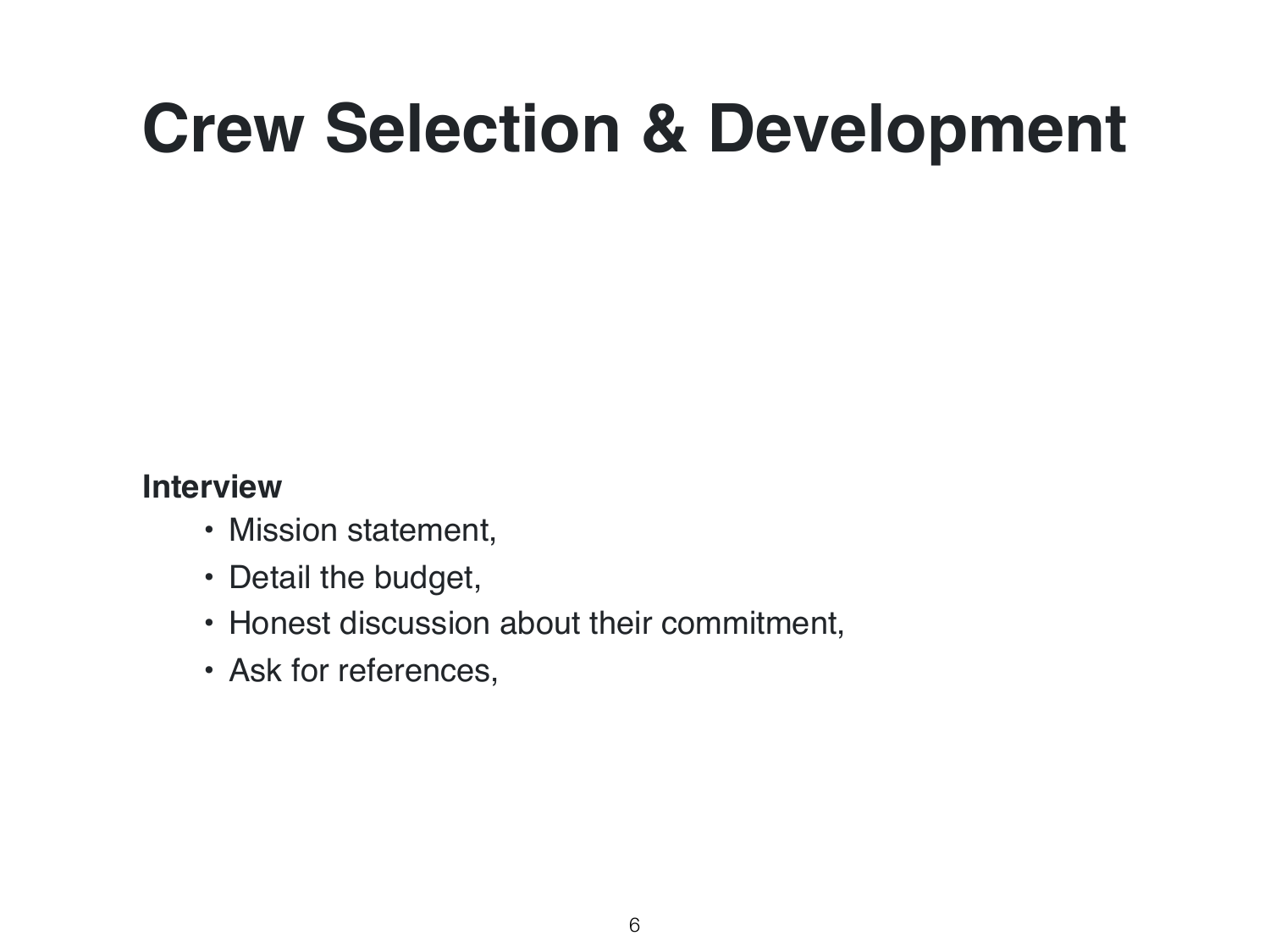#### **Assessment**

- Compatibility, do they fit the team?
- Attitude?
- Are they sailing through the winter?
- **Driver (at night, under spinnaker)? you can't have enough!**
- Are they a skilled sailor
- Other assets (technical, medical, organizational)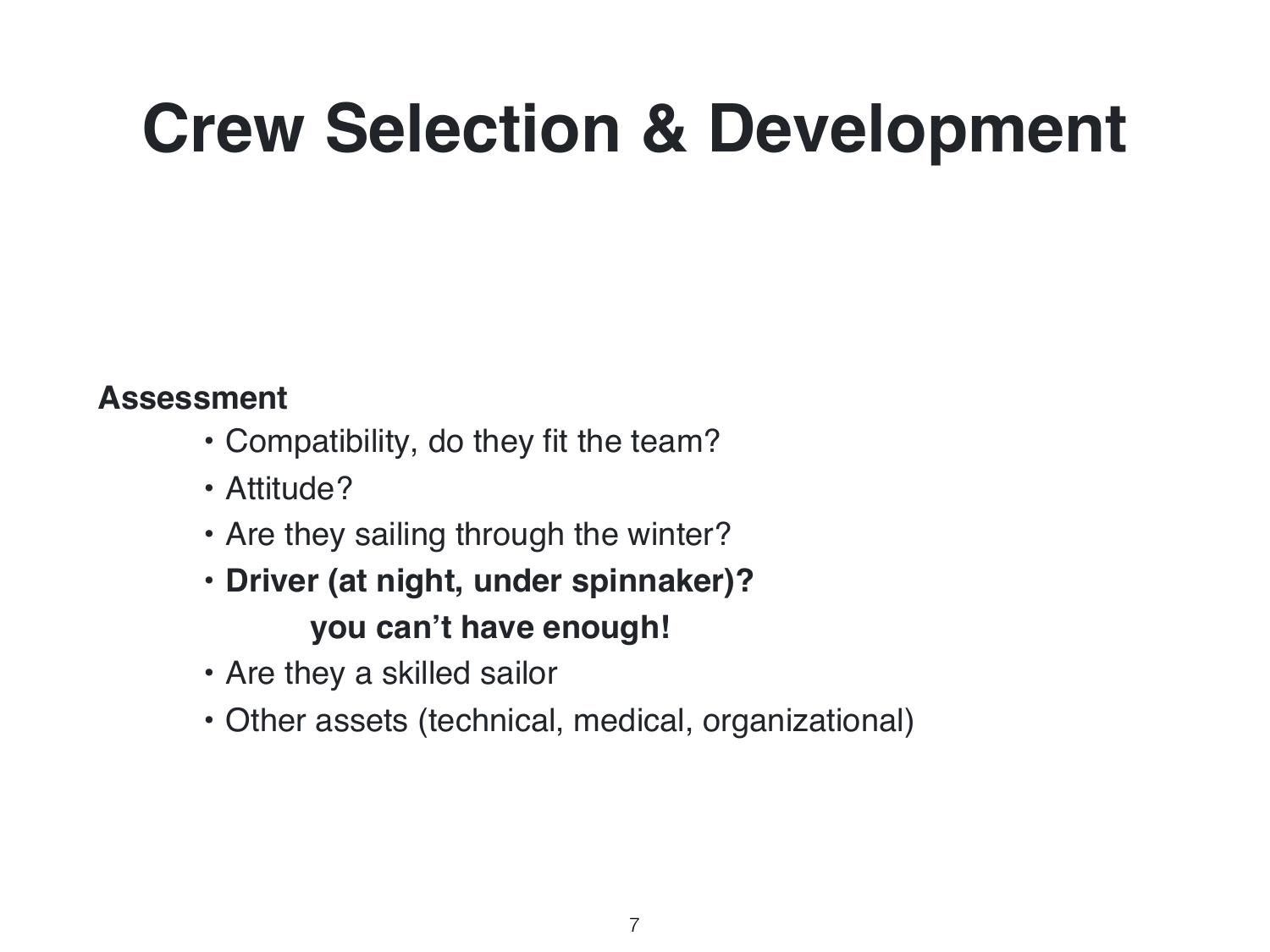#### **Now you have them, how to keep them**

- Assure boat is in tip-top condition,
- Good CRM is about team building,
- Listen to your teams suggestions,
- Team events outside sailing & boat prep,
- Systems Champions share work load & back up
- Conflict resolution,
- Setup a communications tool.